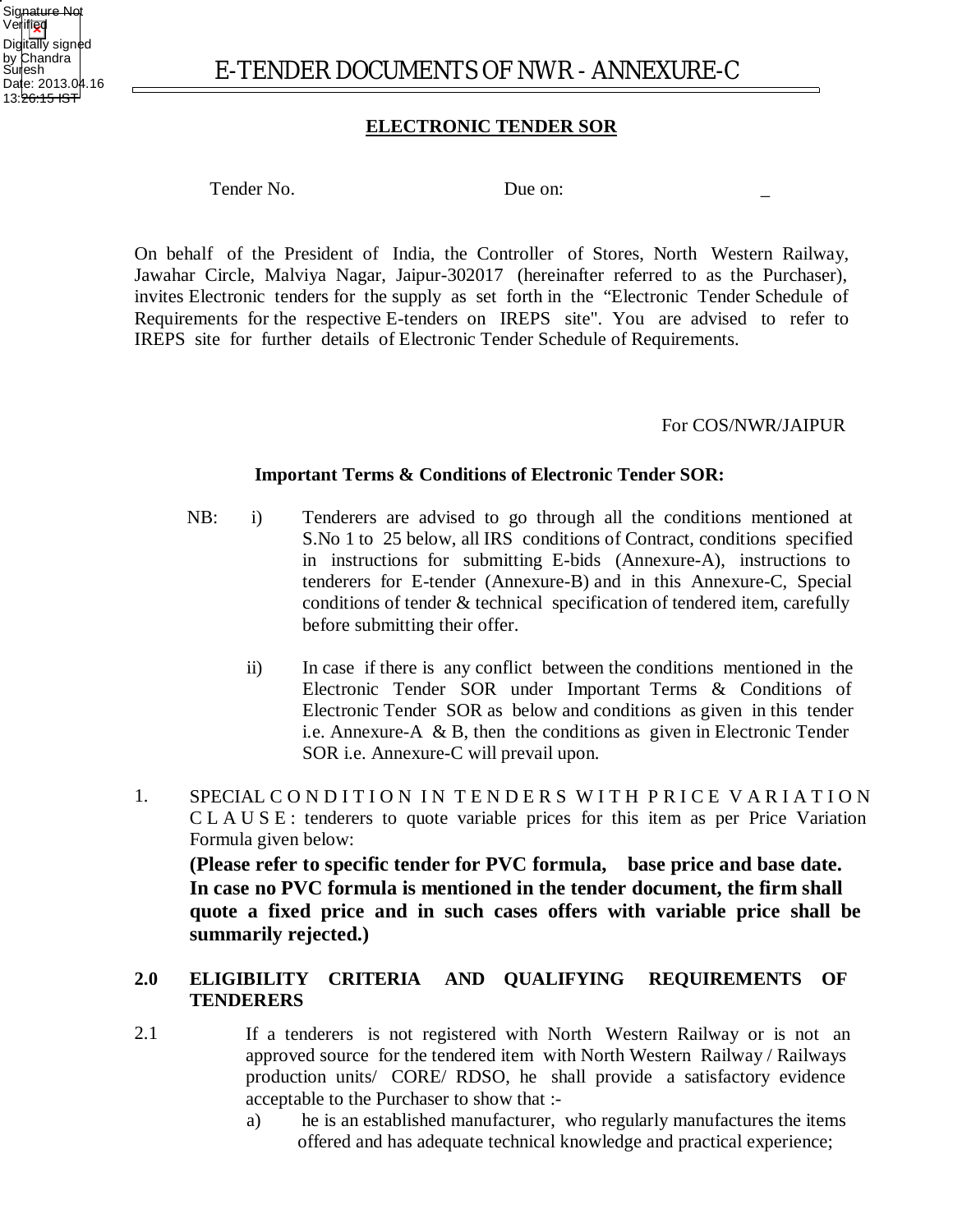- b) he has adequate financial stability and status to meet the obligations under the contract for which he is required to submit a report from a recognized bank or a financial institution and last three years financial balance sheet / profit & loss statement.
- c) he has adequate plant and manufacturing capacity to manufacture the items offered and supply within the delivery schedule offered by him;
- d) he has established quality control system and organization to ensure that there is adequate quality control at all stages of the manufacturing process.
- 2.1.1 For purpose of para 2.1, the tenderer should additionally submit :
	- a. A performance statement as in Annexure 2, giving a list of major supplies effected in the recent past, of the items offered by him, giving details of the purchaser's name and address, contract Number and date, quantity supplied and consignee's certificate/receipt note/Inspection note in support of having executed the contract satisfactorily. While doing so the tenderer should submit self attested Xerox copy of such documents i.e. Purchase order, Inspection Certificate and Receipt Note etc.
	- b. A statement indicating details of equipment possessed and skilled manpower employed and quality control measure adopted etc as in Annexure 3.
- 2.2 The tenderer shall clearly indicate whether he is registered with COS, North Western Railway for the quoted item and if so he must quote the registration number alongwith monetary limit, if any. If the tenderer is registered with NSIC he must enclose a photocopy of valid NSIC certificate showing monetary limit and the items for which registered. In case the tenderer is approved by RDSO/Production Units / CORE for the quoted item, a Photostat copy of the approval must be furnished with the offer. No back reference is likely to be made in this regard and responsibility will lies with firm, if firm is considered unapproved.

# **2.3 For items reserved for procurement from approved sources**:

- 2.3.1 In case item is reserved to be procured from RDSO/Production Units / CORE approved sources, then
- 2.3.2 A As per the policy of procurement, bulk purchase will be made only from those firms who have been approved by RDSO for such ordering i.e. as Part-I or regular approved sources (eligible for bulk/regular orders) either before or on the date of tender opening, to manufacture and supply the item. The tenderers are to enclose copies of such approval letters along with their offers. The status of the firm will be reckoned as on the date of tender opening and not thereafter. But, in case of downgrading/removal/suspension/banning etc. after opening of tender, such changes shall be taken into account while considering the offers. Ordering on firms approved by RDSO as part-II approved source (Developmental source,) with competitive price ranking can be considered beyond 15% in case that source has successfully executed a larger quantity order in the same Railway unit or other Railway Units/PU's in the preceding three years. Successful executions will be signified by both quantitative and qualitative performance. Upper limit of quantity to be ordered on such a source will not exceed 25% of the net procurable quantity in a given procurement case with another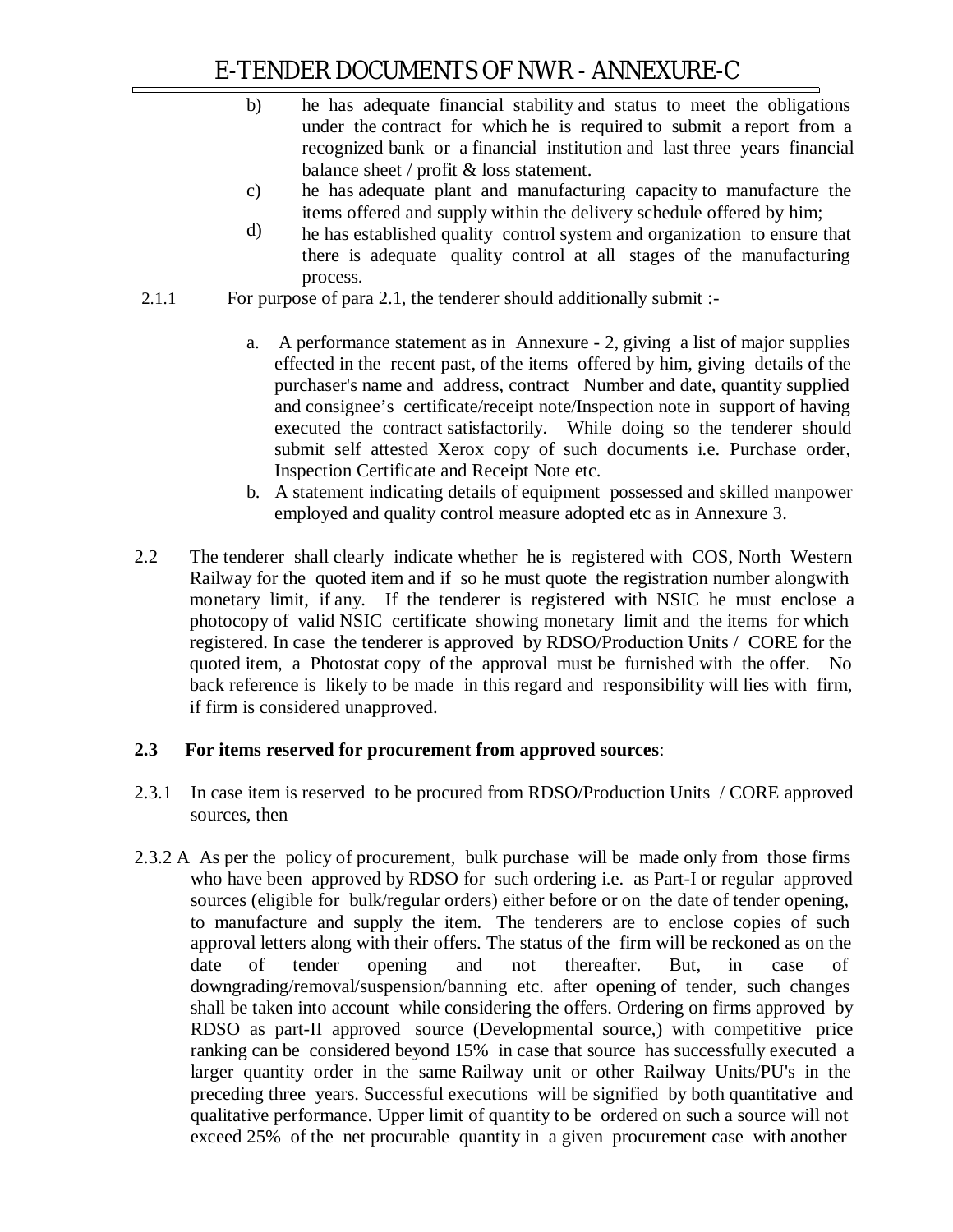5% on new source in deserving cases with strict compliance of extant procedure on such educational ordering. Also in cases where there is more than one Part-II source within the zone of consideration on the basis of competitive price ranking with satisfactory past performance on any Railway/Production Unit, then in such cases each part-II source can be considered for ordering in the same manner as indicated above. However the aggregate quantity to be ordered on all Part-II approved vendors taken together, however, will not exceed 25% of the net procurable quantity, in a given procurement case. In case however where there is no Part-I RDSO approved source for the tendered item and as per list of RDSO approved sources, sources exist in Part-II category only, Railways reserves the right to consider the offer of Part-II source for bulk quantity.

All Part -II approved tenderers (sources approved for developmental order) must submit attested photocopies of the P.O's, inspection certificates and receipt notes/certificates related to the maximum quantity of the material under procurement, successfully supplied by them in any single order placed on them over the preceding three years by any Zonal Railway/Railways Production Unit/North Western Railways. Such tenderers are to note that non-submission of such documents shall be taken as their not having such past performance and their offers shall be considered further as per extant rules and no back reference in this regard will be made to them.

If the tendering firm(s) is not approved by RDSO, then it must submit their credential details i.e. Machinery and Plant, Testing Facilities, QAP, Technical Manpower, etc. In deserving cases, the offers from new suppliers may be considered for educational orders (to the extent of 5% of procurable quantity) only after confirmation of their capacities/capabilities by RDSO. Failure to furnish requisite credentials as mentioned above will make their offer liable to be ignored.

OR

2.3.2B As per the policy of procurement, bulk purchase will be made only from those firms who have been approved by ICF/RCF/CLW/CORE for such ordering i.e. as Part-I or regular approved sources (eligible for bulk/regular orders) either before or on the date of tender opening, to manufacture and supply the item. The tenderers are to enclose copies of such approval letters along with their offers. The status of the firm will be reckoned as on the date of tender opening and not thereafter. But, in case of downgrading/removal/suspension/banning etc. after opening of tender, such changes shall be taken into account while considering the offers.

# 3A **Type of contract & Delivery Schedule:**

- (I) The tenderer should note that as contract shall be entered into on severable contract basis only & therefore the PO will also be issued on severable contract basis with delivery of specific units of material shall be completed within each month or within specified period duly taking into account our delivery requirement as mentioned in Para 1 of Electronic Tender SOR as above. It shall not be on an entire contract basis, therefore the tenderer should take note of the same.
- ii) The tenderer /supplier should note that failure on part of supplier to complete supplies of each installment within specified period or within specified date as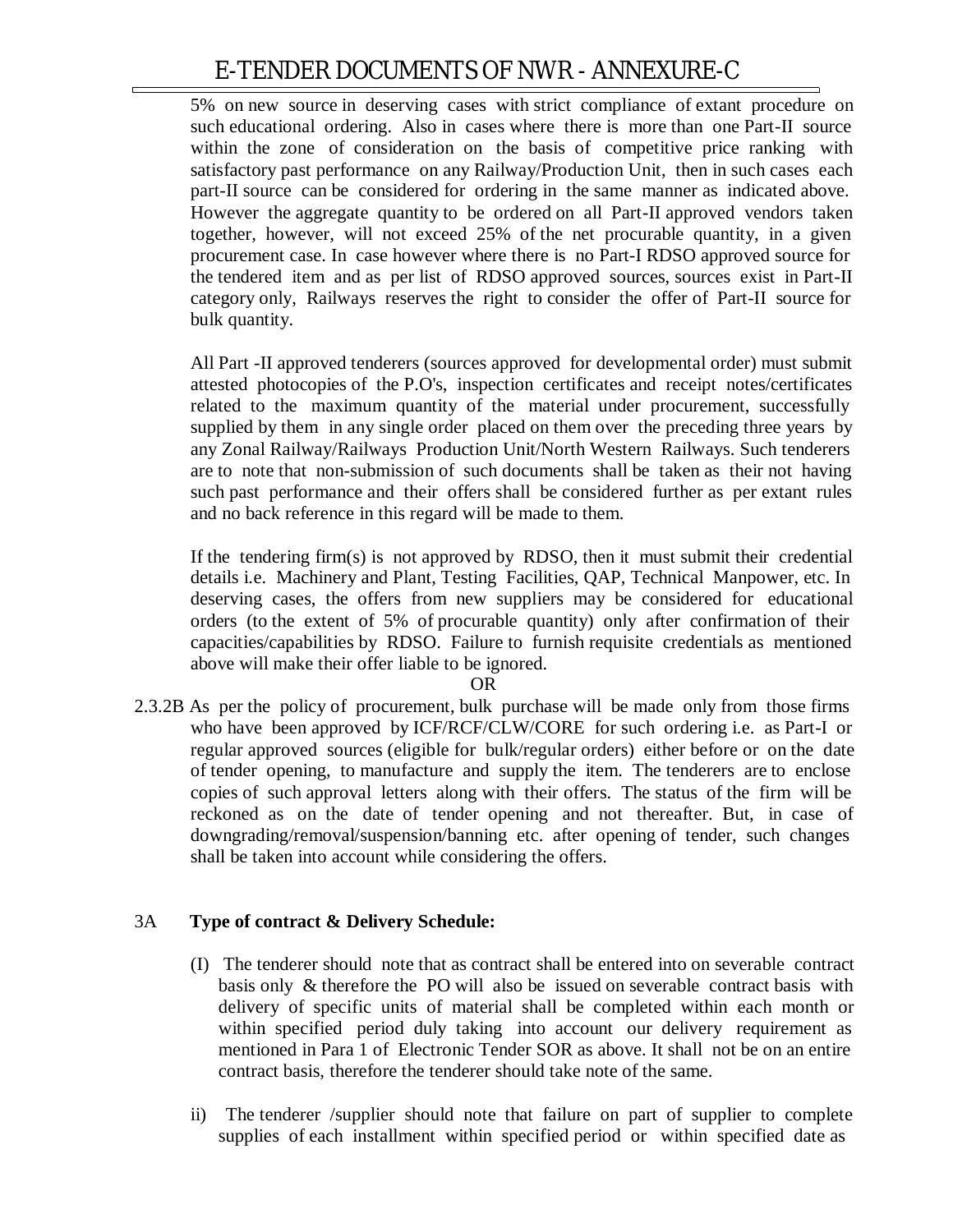indicated in PO (which will be placed only on severable contract basis with separate delivery period for each installment), shall be treated as a breach of contract on part of supplier & in such situation Purchaser shall have all rights to take all necessary penal actions (for that installment quantity whose delivery period expired but supplies not made by the supplier) against the supplier as per terms and conditions of the contract.

#### OR

3B **Penalty for Delays in Supplies during delivery period**: In case of failure on the part of supplier to arrange supplies as per the delivery schedule installments fixed in advance, save Force Majeure conditions or delays attributable to purchaser, the purchaser reserves the right to levy liquidated damages which shall be levied as per para 702 (a) of IRS conditions of contract for the delayed quantities, which have remained unsupplied for that period.

#### **4. EVALUATION CRITERIA OF OFFERS/CRITERIA FOR INTER-SE RANKING OF OFFERS:**

- (i) Tenders may note that for evaluating the offers to decide inter-se position of the bidders, in case of multi item or single item with multi consignee, the inter-se ranking would be decided item wise and consignee wise as per the total unit rate (i.e. all inclusive rate per unit.) Normally NW Railway will prefer to take delivery of materials at the place of respective consignee as specified in bid conditions. However in exceptional circumstances NW Railway may consider delivery of materials at other consignees also as per the merit of the case.
- (ii) Tenderers are advised to refer to important note under Para 9 of Annexure-A i.e. instructions to tenderers for filling up of rates, taxes, duties, freight charges and other levies in the financial offer form.

Evaluation of offers shall be made on the basis of the comparative statement generated by the EPS system as mentioned in the important note in Para 9 of Annexure-A.

(iii) The firm shall clearly indicate in their offer, the exact percentage of VAT/Trade tax/ Sales tax that they shall be charging, which is applicable as per latest taxation laws/ regulation/ notification ( including the taxation laws ( amendment ) Act.2007 ( 16 of 2007 ) and gazette notification dated 29/03/07 issued in this regard ). The firms should also submit a scanned copy of documentary evidence along with their e-bid for claiming VAT/Sales Tax/ Trade Tax of the State in which the firm is situated. In case, if any firm fails to quote the exact percentage of VAT/ Trade Tax/ Sales Tax as per latest taxation laws, then the system shall take nil value into accounting to calculate FOR/destination accordingly for the purpose of arriving at inter-se ranking of that offer.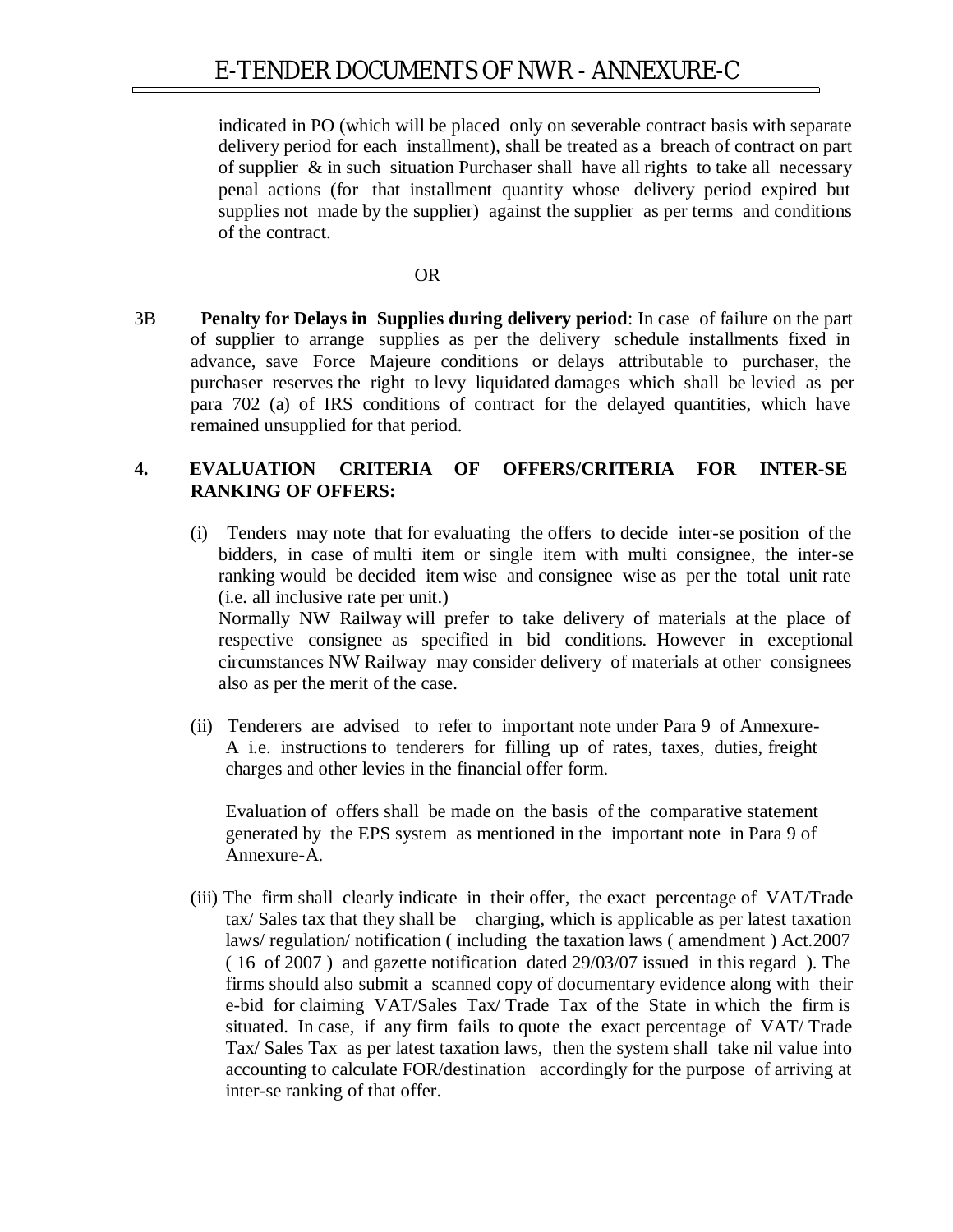(iv) It shall be the responsibility of the tenderer to ascertain whether any entry tax is payable on commodity quoted as per the Rajasthan Tax on Entry of Goods into Local Areas Act 1999. If entry tax is payable on the quoted commodity, the

tenderer shall indicate the prevailing rate of entry tax payable on such commodity. In case, the firm does not indicate the rate of entry tax, no entry tax shall be payable by the purchaser and tenderer has to bear the same if it is levied or becomes payable in future.

**Vendors should enter in "Other Charges" field exact calculated lump sum charges per unit of entry tax or any other charges for which no specific field is available in the financial offer form. In cases, more than one such charges is payable, total other charges per unit should be calculated and entered in the field "Other Charges". Break up of such charges can be shown in the remarks field. Any entry made by the tenderer outside the relevant field shall not be considered while deciding the inter se ranking of the offers; irrespective of the fact whether the tenderer has mentioned specific rates or otherwise at some other place in its offer.**

**In cases Entry Tax/Other charges calculation differ from actual payable, inter se ranking shall be decided as per charges entered by the firm in the "Other Charges" field of financial offer form. However payment will be made as per actual or as entered in the "Other Charges" field whichever is lower; subject to submission of documentary evidence.**

**The Important Note of Para 9.0 of E-Tender Document of Annexure "A" will prevail and the comparative statement generated by the system will be the basis for evaluation of offers.**

- (v) There is no provision for quoting concessional ED rate linked with the turn over. Tenderer shall quote exact %age, ED and system shall evaluate inter-se-position taking the ED element quoted in E-bid. But while placing order, the ED as deemed fit by the purchaser will be permitted by the purchaser.
- (vi) The prices quoted shall be firm, unless otherwise permitted to quote with a specified Price variation clause only. The tenderer shall indicate price on free delivery to destination basis, which shall include all state and central taxes and excise duty leviable and all charges for packing, cartage, loading forwarding, octroi charges (where Octroi exemption certificate issued by the consignee is not acceptable to concerned authorities) & Entry Tax etc. In addition, a complete breakup showing ex-factory price, excise duty, taxes, handling & freight charges etc shall also required to be given by the tenderer.
- (vii) The tenders will be evaluated by the Purchaser on free delivery to destination basis, to ascertain the best and lowest acceptable tender, as specified in the specification and tender documents. In case of multi items or single item with multi consignee, the inter se ranking of offers will be decided separately for the individual item and for each consignee.
- (viii) Claim for any tax or duty not stipulated in the quotation will not be admitted at any stage on any grounds whatsoever.
- (ix) The price should be quoted only in Indian Rupees. The offers submitted in other currencies shall not be considered.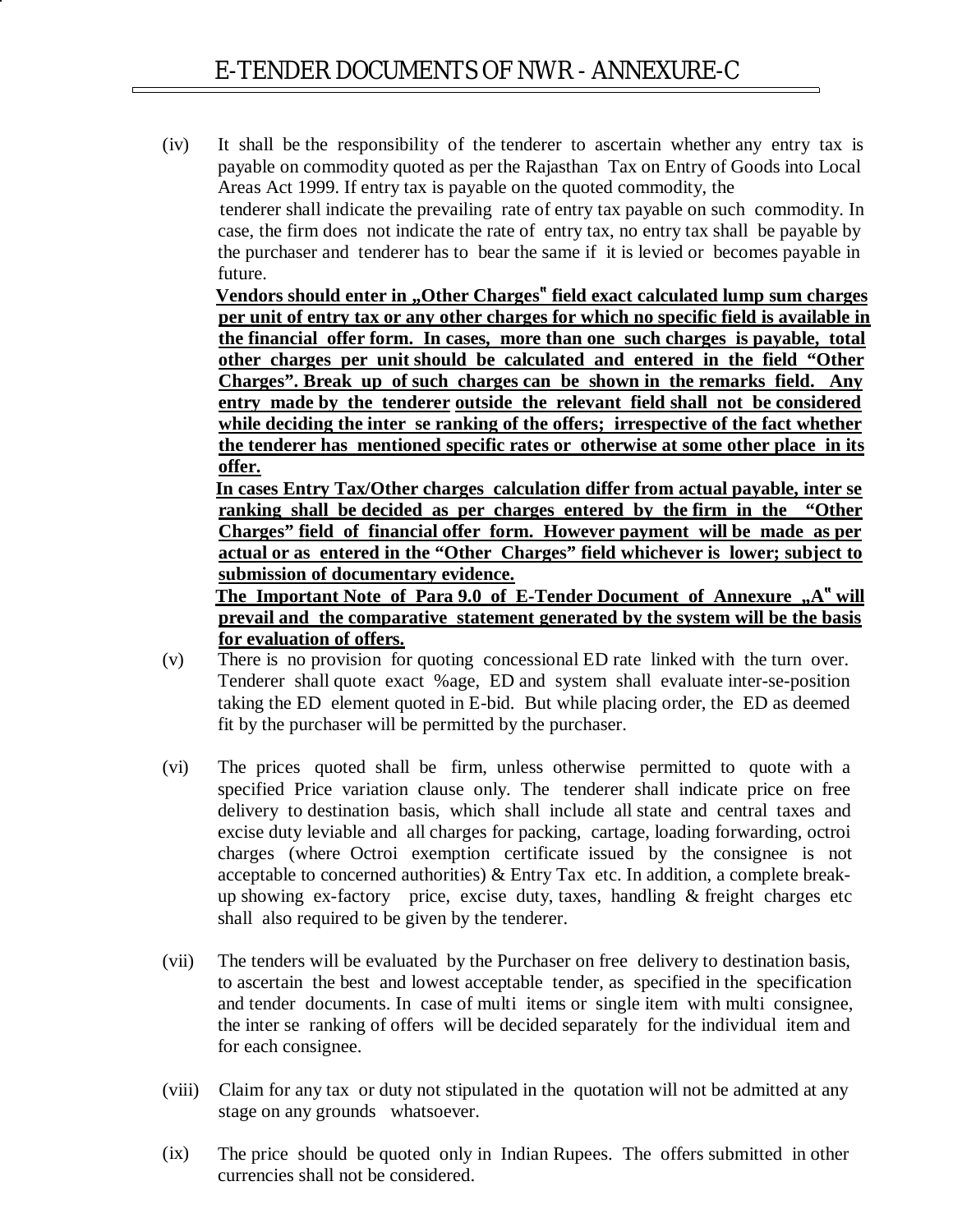- x) Offer with discounts: -
- (a) Tenderer should quote clear offer with unconditional discounts , if any and the system shall evaluate the bid on FOR/destination basis and shall show up to the vendor before submitting e-bid.
- (b) Conditional discounts attached to early payment and early receipt note shall not be considered and such offers shall be ignored.
- (c) Conditional discount attached to quantity, if any is to be submitted as alternate offer and tenderer should submit multiple alternate offers in such cases.
- (d) Railways may avail of the discounts linked to quantity if otherwise firm's offer is found to be suitable for placement of contract.

# **5. VAT CONDITIONS:**

- (i) The Tenderer shall quote the exact percentage of VAT that they will be charging extra in their e-bids on final offer form.
- (ii) While quoting the rates, tenderer shall pass on (by way of reduction in prices) the set off/input tax credit that would become available to them by switching over to the system of VAT from the existing system of Sales tax.
- (iii) The tenderer while quoting for tenders shall give the following declaration. "We agree to such pass on additional set off/ input tax credit as may become available in future in respect of all the inputs used in the manufacture of the final product on the date of supply by way of reduction in price as per VAT scheme and advise the purchaser accordingly ".
- (iv) The suppliers while claiming the payment will furnish the following certificate to the paying authorities; "We hereby declare that additional set offs/input tax credit<br>to the tune of Rs has accrued and accordingly the same is being passed has accrued and accordingly the same is being passed on to the purchaser and to that effect the payable amount may be adjusted". (v) Even for contracts where CST is payable, this input tax credit may become admissible to the supplies where the supplier happens to be located in the state in which VAT has been implemented. Accordingly the certificate under Para  $(4)$ above should also be obtained in all such existing contracts where CST is payable. For the states in which the VAT has not yet been introduced, the existing system of Sales tax shall continue.

# **6. MODVAT DECLARATION**: Firm shall give the following declaration in regard to MODVAT.

(a) We hereby declare that while quoting the above price/prices, we had taken into account the entire credit on inputs available under MODVAT Scheme introduced w.e.f. 01.03.1986. We further agree to pass on such additional duties as set off as may become available in future in respect of all the inputs used in the manufacture of final product on the date of supply under MODVAT Scheme by way of corresponding reduction of price and advise the Purchaser accordingly.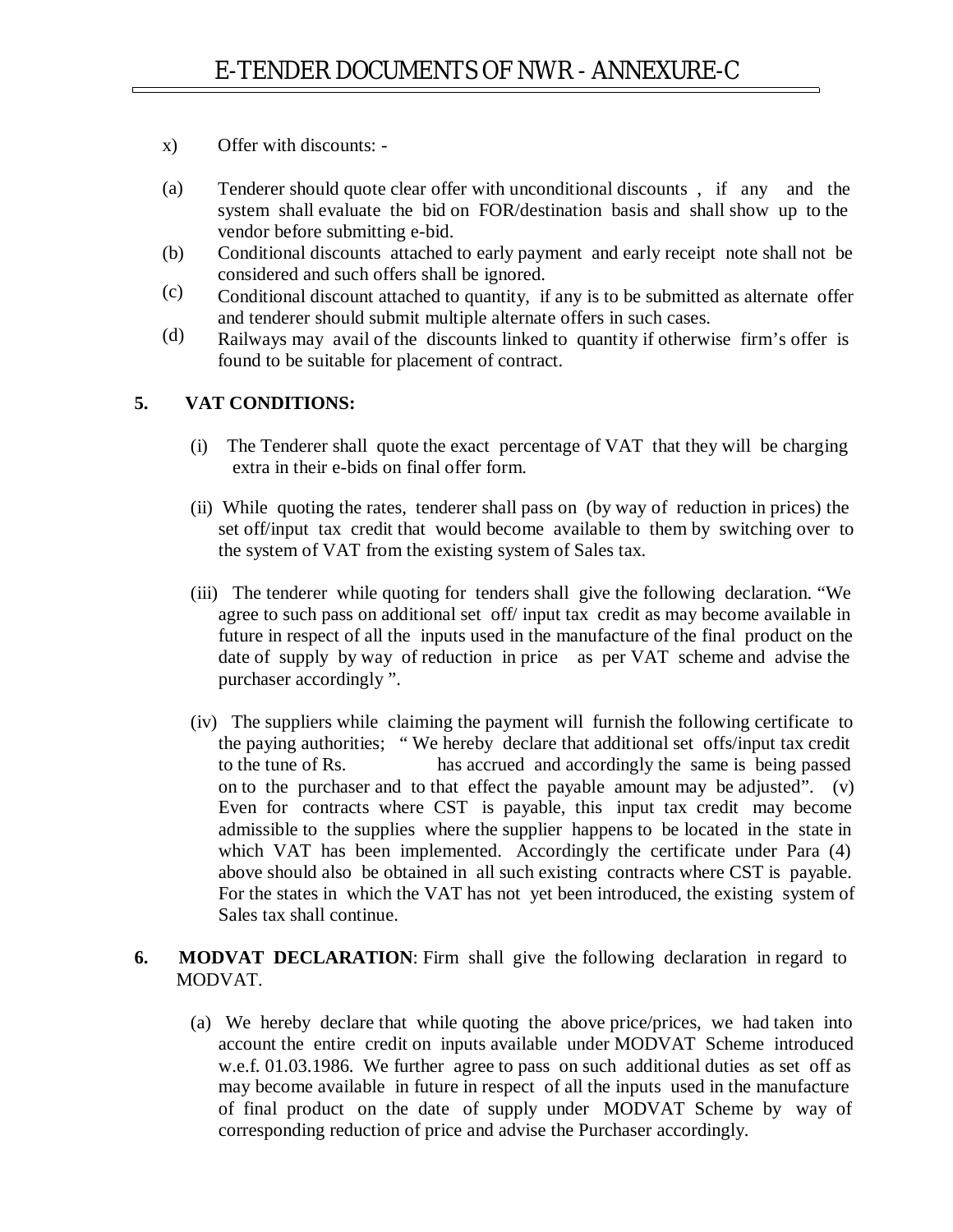- (b) We further declare that in the event of MODVAT credit being extended by the Government of India to more items than those already covered the additional duty set offs as per latest MODVAT scheme applicable on the date of supply available availed by us shall also be passed on to the purchaser by way of corresponding reduction in price/prices.
- 7. Increase or Decrease of Quantity: In the tenders for fixed quantity contracts for procurement of materials of which the requirement are of continuing nature and tender value is more than 75lakhs, the following conditions will apply:

*"The Purchaser reserves the right to vary the ordered quantity by (+) 30% at any time, till final delivery date of the contract, by giving reasonable notice*, *even though the quantity ordered initially has been supplied in full before the last date of Delivery Period & similarly the Purchaser reserves the right to vary the ordered quantity by (-) 30% or the quantity unsupplied whichever is less at any time, till final delivery date of the contract, by giving reasonable notice,."*

- a. "**Reasonable Notice"** as mentioned above Para 14.1, is only for the purpose of allowing the contractor suitable time to make necessary arrangements for the supplies and not for seeking any consent from the contractor towards exercise of the contractual Option Clause. To this end, a reasonable delivery schedule for the enhanced ordered quantity stipulated in the relevant amendment to the contract will suffice.
- b. The purpose of **"Reasonable Notice"** for exercise of (-) 30% Option Clause consequent to decrease in prices subsequent to the placement of contract should be served by giving a reasonable opportunity to the contractor to unconditionally agree to accept such lower rates for the quantity unsupplied on the date of reduction/decrease of prices or the (-) 30% quantity, whichever is less. Here also, no consent from the contractor towards exercise of the contractual Option Clause is necessary.
- c. In case Delivery Period is extended in a contract with (+) 30% Option Clause either for the full ordered quantity or a part quantity which remained unsupplied on the date of expiry of the original DP, then during the extended delivery period also, quantity variations can be made on the total ordered quantities.
- 8. Tenderers are called upon to carefully examine the locations of various consignees situated in different states and admissibility or otherwise of exemptions offered by the respective State Governments / Local Authorities on interstate Transportation / import of Goods from other states (e.g. Entry Tax / Octroi / Sales Tax etc.) before submitting their offer. It may be reiterated that the total landed cost of goods offered shall, in no case, exceed the sum of various constituents of rates quoted in their original offer.

9.

Purchaser reserves the right to discharge a tender, accept the tender for a part or whole of the quantity without assigning any reasons whatsoever.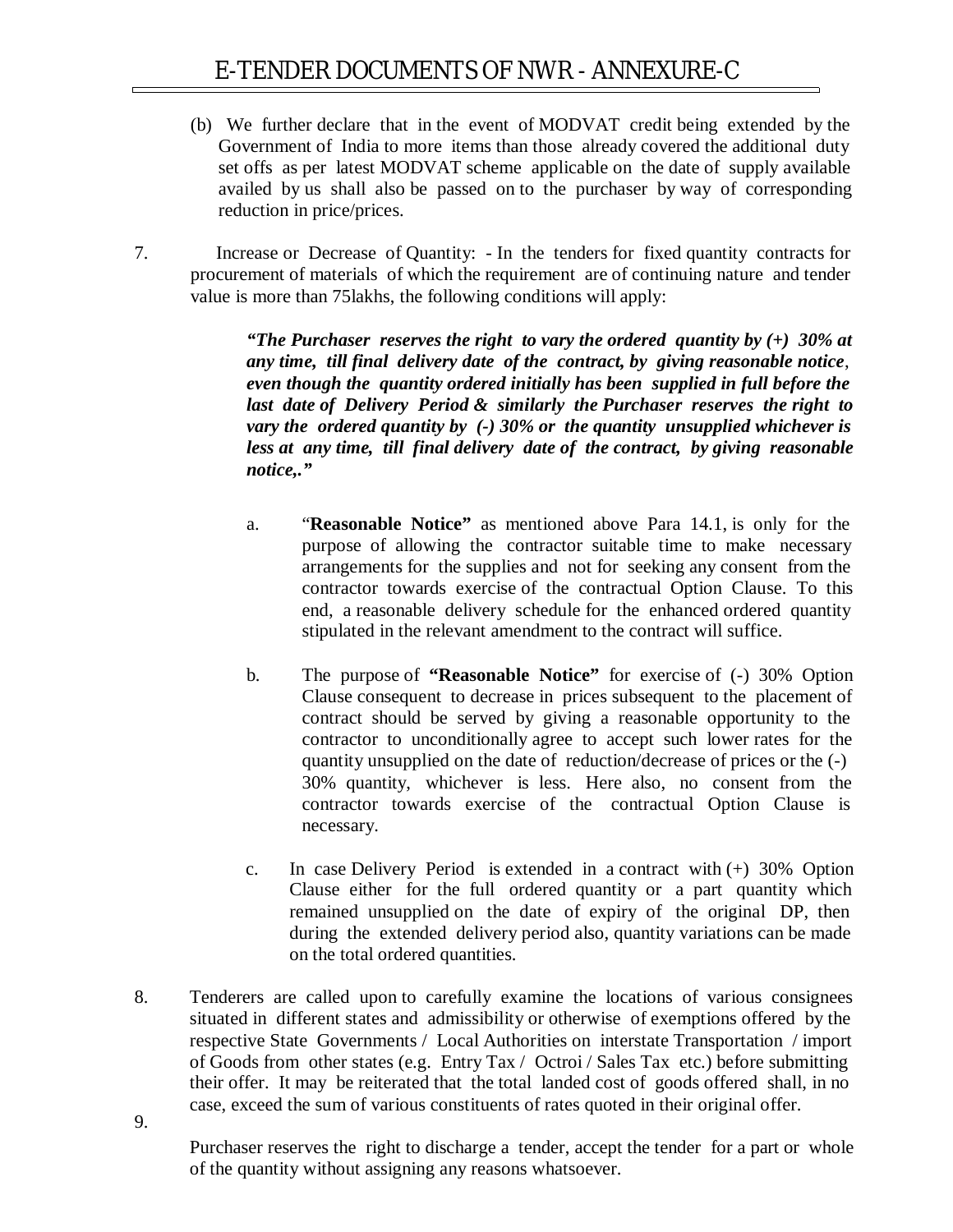- 10. Wherever all or most of the approved firms quote equal rates and cartel formation is suspected , Purchaser reserve the right to place order on one or more firms with the exclusion of rest without assigning any reasons thereof. Firms are expected to quote for a quantity not less than 50% of the tendered quantity. Offers for quantity less than 50% of tendered quantity will be considered unresponsive and liable to be rejected, in case cartel formation is suspected, Railways, however, reserves the right to order on one or more firms for any quantity without assigning any reason thereof. The firms who quote in cartel are warned that their names are likely to be deleted from the list of approved sources.
- 11. While quoting in the tender as well as submitting their invoice/bills, the firms should indicate the freight charges separately from the price of goods, failing which the supplier would be liable to pay any element of Excise duty that may become applicable on freight (transportation) charges.

#### 12.

Offers against this tender will be entertained only from those firms who have either purchased the tender documents in their own name on payment of specified charges or to whom the tender documents have been sent by this office and also the firms who have downloaded all tender documents form NWR's website and submitted the cost of tender documents along with their offer (duly enclosing all tender documents which they have downloaded form website). Offer of such firms not complying with this condition are liable to be ignored. In this regard, it may however be noted that as per extant policy directives, the firms registered with NSIC for the tendered item are exempted form depositing the cost towards tender documents, however such NSIC registered firms (i.e. registered for the tendered item) must INVARIABLY attach the documents in regard to their registration with NSIC for the tendered item who wants to submit their offer without deposition of cost of tender documents, failing which the offers of such NSIC approved firm's are liable to be passed over in view of non deposition of cost of tender documents without any further reference to them.

- 13. ECS/EFT Payments
	- (i) Tenderer to give consent in a mandate form for receipt of payment through ECS/EFT.
	- (ii) Tenderer to provide the details of Bank A/c in line with RBI guidelines for the same. These details will include Bank name, Branch Name & Address, Account type, Bank A/c No. and Bank & Branch code as appearing on MICR cheque issued by bank.
	- (iii) Tenderer to attach certificate from their bank certifying the correctness of all above mentioned information (as mentioned in Para ii above).
	- (iv) In case of non-payment through ECS/EFT or where ECS/EFT facility in not available, payment will be released through cheque.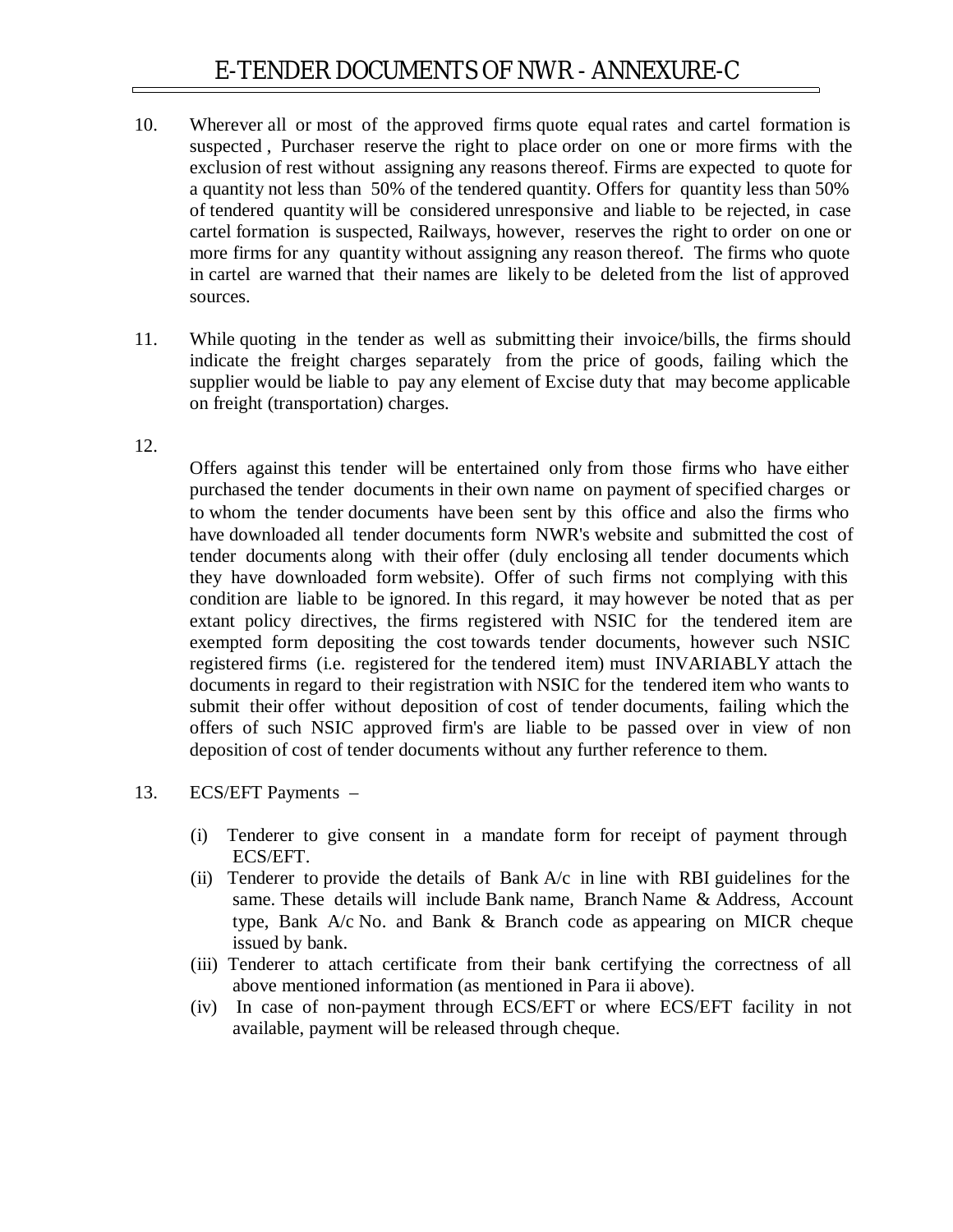#### 14. **SPECIAL CONDITIONS IN REGARD TO EARNEST MONEY:**

Regarding EMD the tenderer should comply the following instructions.

(a) The Earnest Money Deposit (EMD) shall be deposited by all tenderers quoting against advertised tenders subject to following exemptions:

(i) Vendors registered with NSIC upto the monetary limit of their registration for the items tendered.

ii) Vendors registered with Railways upto the monetary limit of their registration for the items tendered/trade groups of the items tendered.

iii) Vendors on approved list of RDSO/PUs/NWR/Railways etc for those specific items for which they are on approved list.

iv) Manufacturers and their accredited agents.

v) Other Railways, Govt. Departments.

vi) PSU's for the group of items that are manufactured by them, also for PSU's owned by Ministry of Railways, PSU's that are registered with Production units of Rlys., Zonal Rlys, NWR, RDSO or with NSIC. Further in cases were PSU's is not willing to or unable to pay earnest money, the same may be considered for waiver in consultation with associate finance.

b) The amount of EMD to be deposited in all advertised tenders, except import tenders, wherever applicable, will be as specified in Electronic Tender SOR cum offer form subject to the upper limit of.

i) Rs. 5 lacs for tenders valuing upto Rs.10 crores and

ii) Rs. 10 lacs for tenders valuing above Rs.10 crores.

For advertised /Global Tender in case of Import tenders the Earnest Money/Bid Security will be as under.

i) For tenders value upto Rs.10 crores 2% of the estimated tender value subject to a ceiling of Rs.10 Lacs.

ii) For tenders valued above Rs.10 crores 2% of the estimated tender value subject to a ceiling of Rs.20 Lacs.

c) EMD should remain valid for a period of 45 days beyond the final bid validity period.

d) All efforts will be made to return the EMD of unsuccessful bidder within 30 days after finalization of tender. However no interest will be paid on account of any delay. For successful bidder EMD will be refunded on receipt of the Security Money.

e) In case if there is any conflict between the provisions in regard to EMD given in Para 3 of instruction to tenderers or any where else in the tender documents on one hand, and the provisions given in Special Condition of Electronic Tender SOR in regard to Earnest Money (as mentioned above) on the other, then the provisions given in Special Conditions in regard to Earnest Money (as mentioned above) will hold good.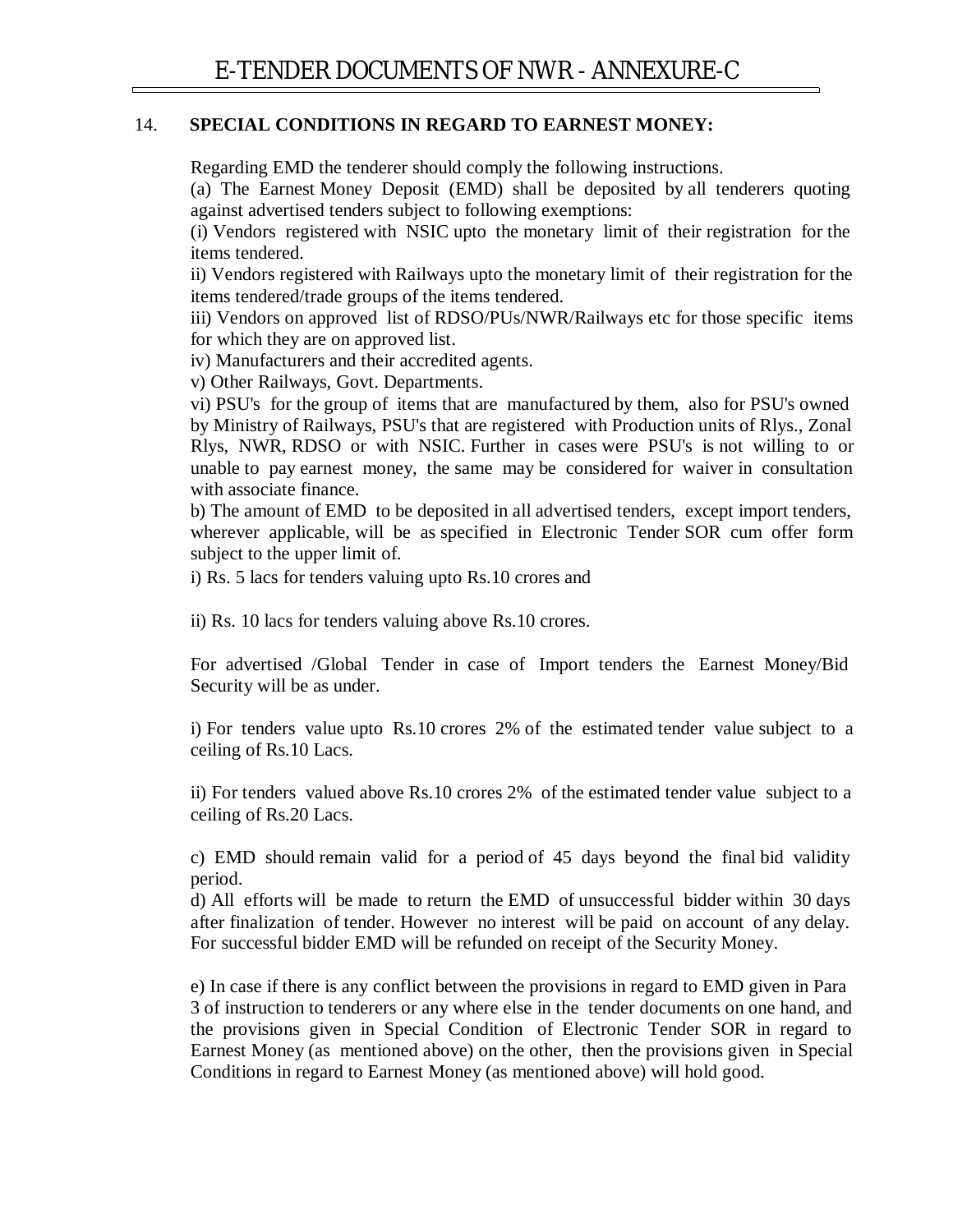# **15. Special Condition in Regard to Security Deposit:**

i) Regarding Security Deposit the tenderers should comply with the following instructions.

a) For Safety items: The Security deposit (SD)/ Performance Guarantee shall be taken from all firms for contracts for all safety items placed against advertised tenders,

Limited, Bulletin, single special limited and global tenders for contract value above rupees fifteen lakhs.

b) Other than Safety Items : The Security Deposit (SD) shall be deposited by all firms for contracts for items other than safety items placed against advertised tenders and Global tenders subject to following exemptions :

--Vendors registered with NSIC upto the monetary limit of their registration for the items ordered.

--Vendors registered with Railways upto the monetary limit of their registration for the items ordered/trade groups for items ordered or vendors on approved list of RDSO/PUs/NWR/Railways etc. for those specific items for which they are on approved list or other Railways, Govt. Departments on their specific request and on merits of the case as considered by tender committee.

ii) The usual security deposit, should, however be deposited in case of contracts are placed on unregistered/unapproved firms or for items for which a particular firm is not registered/approved.

iii) Security Deposit should generally be deposited by PSU's except those which are owned by Ministry of Railways, registered with production units of Railways, Zonal Railways, NWR, RDSO or NSIC for supply of those specific items for which they are registered with them. Waiver of security deposit can be considered in other deserving cases in consultation with associate finance. (In case of PSU's only)

(iv) The amount of security deposit (SD) to be deposited, wherever applicable, will be 10% of the total value of contract subject to upper ceiling of Rs.10 lakh for contract valuing upto Rs.10 crores and Rs.20 lakh for contract valuing above Rs.10 crores.

(v) Security deposit should remain valid for a minimum period of 60 days beyond the date of completion of all contractual obligations of supplier. All efforts will be made to return the Security Deposit to the successful supplier within 60 days of the completion of the contractual obligations.

(vi) In case, if there is any conflict between the provisions in regard to security deposit (SD) given in Para 1.0 of Special conditions of contracts or any where else in the tender documents on one hand, and the provisions given in Special Conditions in SOR in regard to Security Deposit (as mentioned above) on the other, then the provisions given in Special Condition in regard to Security Deposit (as mentioned above) will hold good.

- 16. Bank Guarantees (BGs) to be submitted by suppliers/ contractor should be sent directly to the concerned Railway authorities by the issuing bank under registered post AD.
- 17. **Road permit :** The tenderer / supplier should note that for getting road permits for making dispatches of material by road (after receipt of purchase order), they must send a written intimation at least 30 days in advance before likely date of dispatch of materials, duly indicating no. of road permits required, the approximate quantity with brief description of item etc. and this written intimation must be sent to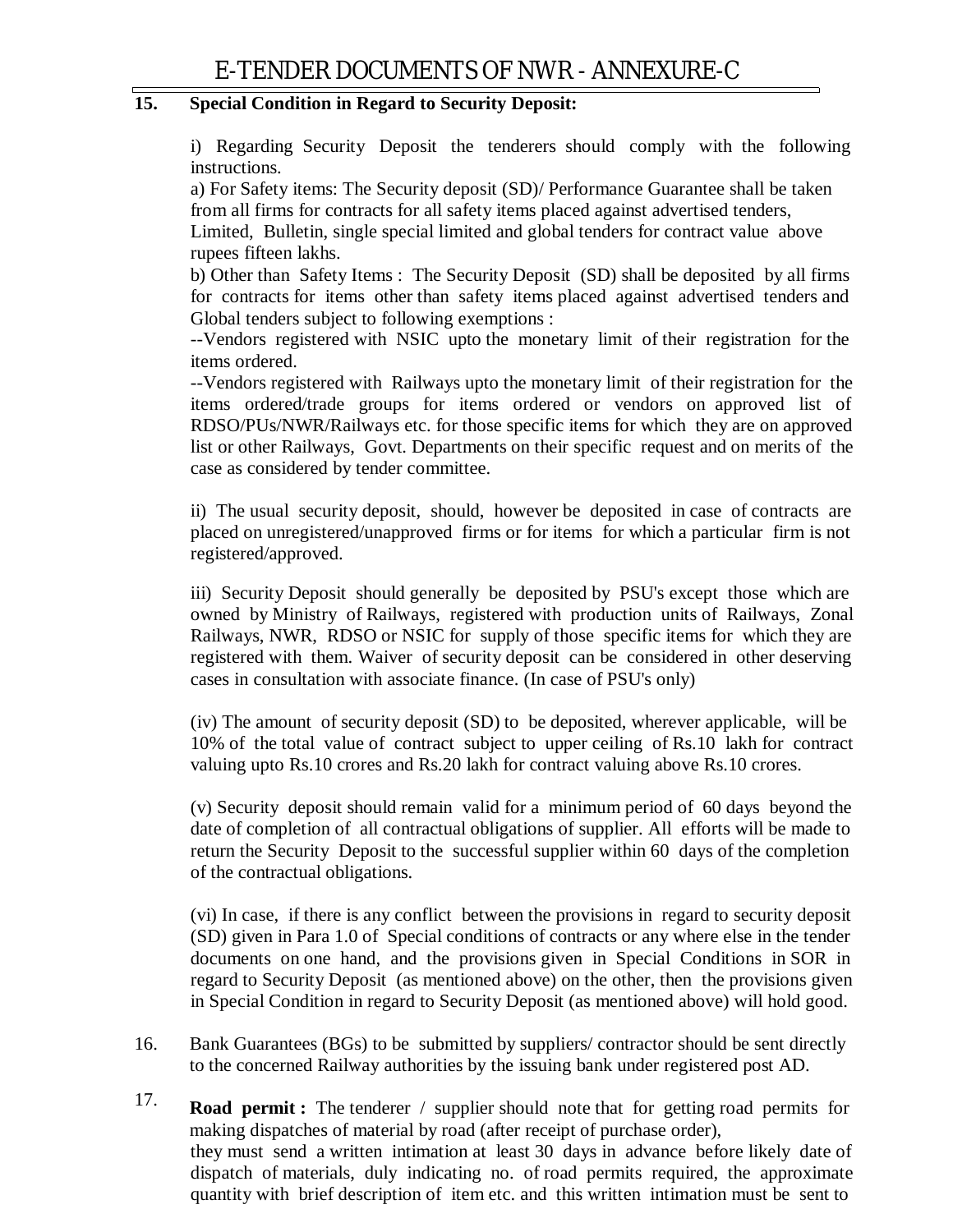the ultimate consignee both by fax  $\&$  E-mail (where E-mail /fax is not available, communication for such matter must be made by speed post). However, the supplier are at their liberty to make telephonic calls in this respect also to the concerned person as indicated above, but sending the intimation both by E-mail and by fax (or by Speed post where E-mail/fax is not available) is must. The supplier shall also note that before asking additional no. of road permits from the concerned ultimate consignee, the supplier shall have to ensure that all earlier issued road permits against a particular purchase order has been used by them for that particular consignee of NWR or else all unused road permits must be returned by them to the concerned officer (who have issued such road permit) but well within its validity period. In case any supplier does not fulfills this condition after entering into the contract, then the ultimate consignee shall be at liberty to take a final decision regarding issue of further road permits to such defaulting supplier (i.e. whether to issue further road permits or not)  $\&$  then for any delay on this account (i.e. non-issue of road permit by consignee etc.), such defaulted supplier only will be held fully responsible. Firm should note that immediately after receipt of PO, they should obtain complete postal address, E-mail, fax no. etc. of all ultimate consignees for communication. Tenderer should note that, failure to comply above instructions by the supplier after receipt of PO (as these condition will also be the part of the contract) will be considered as adverse performance of the firm by NWR.

**18. Inspection:** The tenderer should note that the supplier shall have to give a written communication of each inspection call to the concerned inspecting agency e.g. RITES/ RDSO/NWR well before the expiry of contractual DP duly taking into account the transit time needed to reach the material finally at site as per terms and conditions of purchase order. Thus the inspection call should not be made at the fag end of delivery period in terms of IRS conditions of contract. Also the copy of each inspection call of materials must be sent by the supplier to the ultimate consignee  $& COS/NWR$  both by E-mail & fax (or through Speed post where E-mail/fax is not available).

#### 19. **Dispatches by road:**

i) The tenderer should note that generally the supplier are supposed to quote delivery by road (only in exceptional cases, delivery by Rail will be accepted by NWR) and that too on FOR destination basis for each consignee as given in the Electronic Tender SOR duly indicating separate freight elements for each consignee of Electronic Tender SOR. Tenderers are requested to refer to important note below Para 9 of Annexure-A for quoting the freight charges on the financial form.

ii) It shall also be entire responsibility of supplier to arrange truck /trailer etc. at their end for dispatches of materials by road and NWR shall not provide any assistance in this matter and no delay on part of the supplier on this account w.r.t. delivery of material shall be considered as a valid reason to extend the contractual DP / waive penalty etc. by the purchaser.

#### 20. **Intimation regarding dispatches of material:**

The tenderer should note that the supplier shall have to give a written intimation either at the time of making dispatches or immediately after the dispatches of material (i.e. preferably within 48 hours of dispatch of materials) duly indicating PO's reference, brief description of item, its quantity, truck/trailer no., name and mobile no. of carrier's driver (if available) to the ultimate consignee, by fax  $&E$ -mail (where E-mail /fax is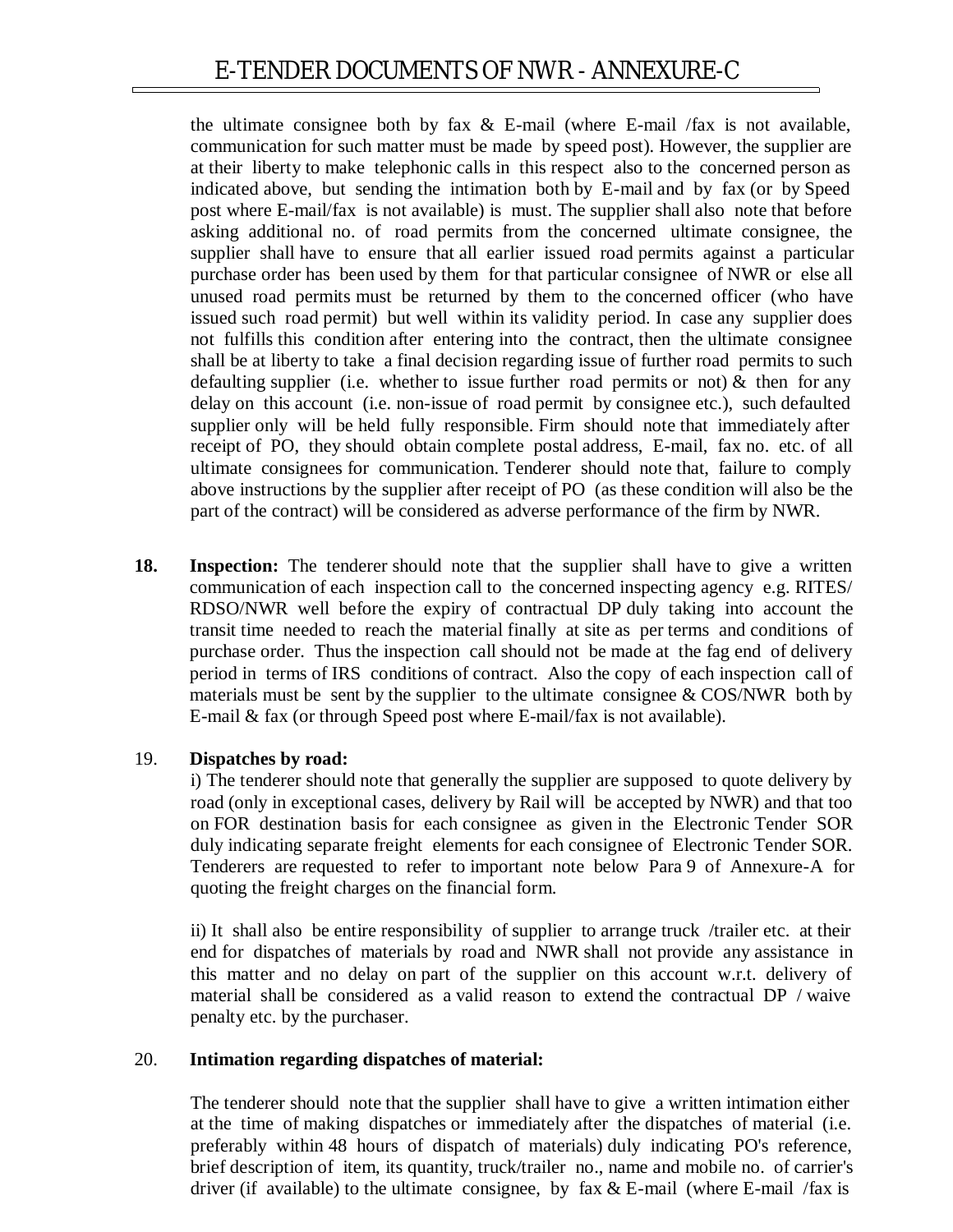not available communication for such matter must be made by speed post), so that the ultimate consignee can make necessary arrangement for unloading the material at site.

#### 21. **Progress report:**

i) The tenderer should note that the supplier after getting the purchase order, shall have to furnish details of dispatches made during each month to the ultimate consignee  $\&$ COS/NWR both by E-mail & fax (or through Speed post where E-mail/fax is not available) and such information should be sent positively within last week of each month, so that proper planning of materials may be done by NWR.

ii) In addition, the supplier shall have to intimate in writing their next two months programme of likely dispatches positively within last week of each month with full details i.e. quantity likely to be manufactured and going to put up for inspection etc. duly indicating PO number, brief description of items, approximate quantity,. etc., to the ultimate consignee,  $& COS/NWR$  both by E-mail  $& fax$  (or through Speed post where E-mail/fax is not available).

Tenderer should note that, failure to comply above instructions by the supplier after receipt of PO (as these condition will also be part of the contract) will be considered as adverse performance of the firm by NWR.

#### 22. **Production capacity & past performance:**

i) The tenderer should indicate their total monthly / annual production capacity of the tendered /similar items duly indicating the number of purchase orders (as received from government unit /PSU/Zonal Railways etc.) pending with them for tendered or similar item (i.e. which are yet to be executed by them).

ii) The tenderer should also furnish full details of such pending order (i.e. for tendered or similar items as received from PSU /other government units / zonal Railway with their offer i.e. PO number, brief description of item, order quantity, contractual delivery period, value of purchase order, quantity supplied and quantity due etc. iii) The tenderer should also furnish detailed information with respect to their past performance as per instructions to tenderers i.e. Annexure-B.

# **23. LD Clause**

- (a) In cases of delays of contractual delivery full LD will be levied as per IRS conditions of contract and being a contractual provision no request for LD waival will be considered, notwithstanding any past instances of such waiver or levy of token LD.
- (b) Railway should recover from contractor as agreed liquidated damages and not by way of penalty, a sum equivalent to 2% (Two percent) of the price of any stores including element of taxes, duties, freight etc. , which the contractor has failed to deliver within the period fixed for delivery in the contract or as extended for each month or part of a month during which the delivery of such stores may be in arrears where delivery thereof is accepted after expiry of the aforesaid period, subject to maximum of 10 % of value of the delayed supplies."